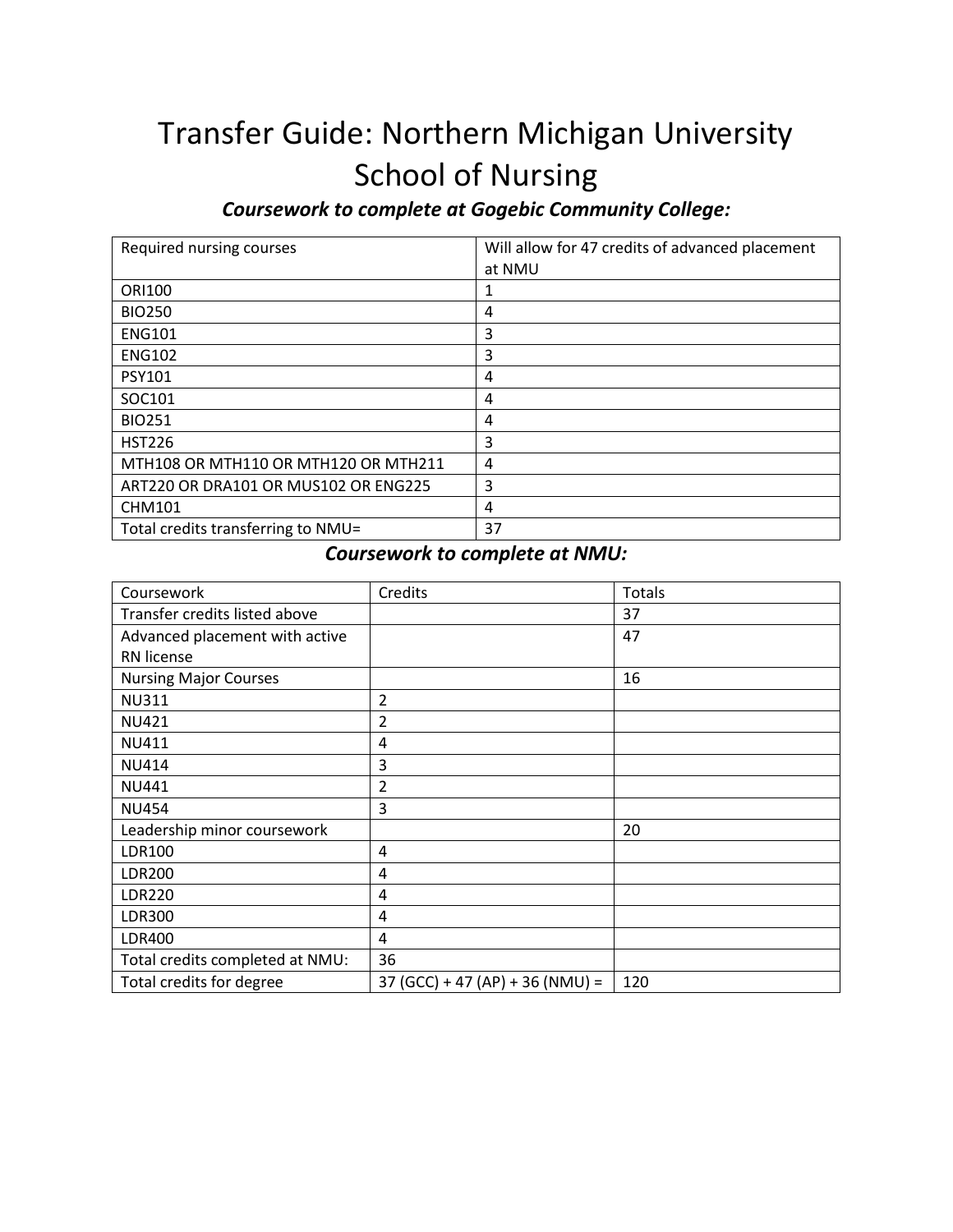| <b>General Education</b>      | <b>Gogebic Course</b>                                                                     | <b>NMU Course</b>                          |
|-------------------------------|-------------------------------------------------------------------------------------------|--------------------------------------------|
| <b>Requirements:</b>          |                                                                                           |                                            |
| Scientific Inquiry (two       | <b>CHM101</b>                                                                             | CH105 (lab)                                |
| courses)                      | *or another science course with a lab                                                     |                                            |
|                               |                                                                                           | <b>LDR220</b>                              |
|                               |                                                                                           |                                            |
| Effective                     | <b>ENG101</b>                                                                             | EN111                                      |
| Communication (two            | <b>ENG102</b>                                                                             | EN211                                      |
| courses)                      |                                                                                           |                                            |
| <b>Quantitative Reasoning</b> | One of the following courses required:                                                    |                                            |
| and Analysis (one             | <b>MTH108</b>                                                                             | MA1001                                     |
| course)                       | MTH110                                                                                    | MA111                                      |
|                               | MTH120                                                                                    | MA103                                      |
|                               | <b>MTH211</b>                                                                             | MA171                                      |
|                               | *MTH211 recommended for students planning to<br>seek graduate education                   |                                            |
| Social Responsibility in a    | <b>HST226</b>                                                                             | <b>HS233</b>                               |
| Diverse World (one            |                                                                                           | *This course also meets the world cultures |
| course)                       |                                                                                           | requirement                                |
| <b>Integrative Thinking</b>   |                                                                                           | <b>LDR400</b>                              |
| (one course)                  |                                                                                           |                                            |
| Human Expression (one         | Choose one:                                                                               |                                            |
| course)                       | <b>ART220</b>                                                                             | <b>HUME</b> credit                         |
|                               | <b>EN225</b>                                                                              | <b>EN112</b>                               |
|                               | <b>DRA101</b>                                                                             | <b>TH130</b>                               |
|                               | <b>MUS102</b>                                                                             | <b>MU125</b>                               |
| Perspectives on Society       | PSY101/SOC101                                                                             | PY1009/SO101                               |
| (two courses)                 |                                                                                           | <b>LDR200</b>                              |
| <b>University</b>             |                                                                                           |                                            |
| <b>Requirements:</b>          |                                                                                           |                                            |
| Laboratory Science            | <b>CHM101</b>                                                                             | CH105                                      |
| Math                          | All courses listed above in the "quantitative literacy" category meet this<br>requirement |                                            |
| Composition                   | Courses listed in "effective communication" category above meet this<br>requirement       |                                            |
| <b>World Cultures</b>         | <b>HST226</b>                                                                             | <b>HS233</b>                               |

## *Outline of General Education and University Requirement Completion*